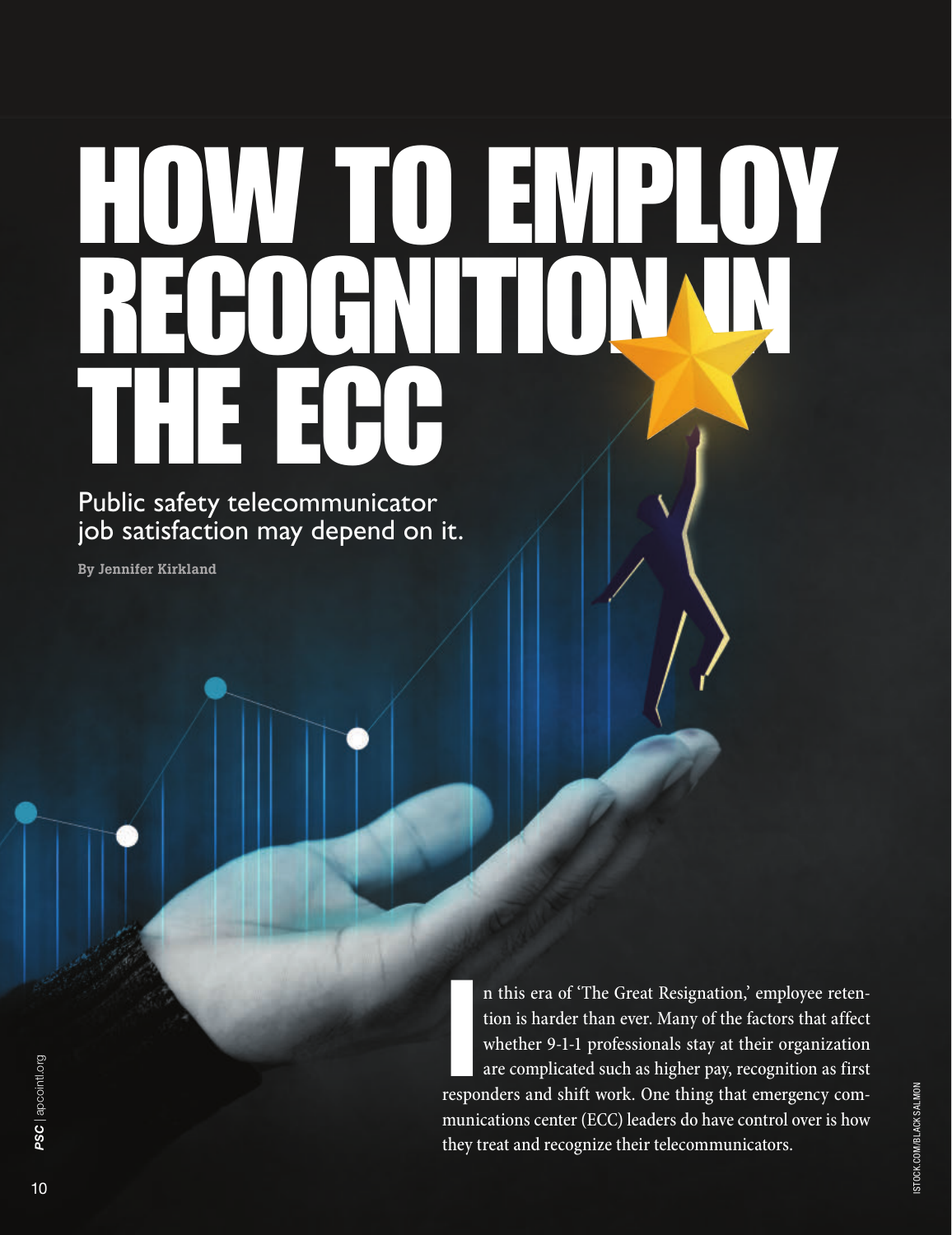Numerous studies show that employee recognition matters. According to Quantum Workplace, "organizations with recognition programs had 31% lower voluntary turnover than those without."1 Telecommunicators work behind the scenes, and generally their good work goes unnoticed by the public. It should not go unnoticed by leadership.

While some agencies might struggle to set up a recognition program, the good news is that such programs can be as simple or elaborate as you like. Awards can be a great place to start; for example telecommunicator of the month or year. Successful award programs have criteria for eligibility, are consistent and include input from coworkers (although care must be taken to ensure that the awards do not become a popularity contest). Another award could be a longevity award, with pins and/or certificates given at the one, five and 10-year mark.

Other areas for recognition could include a stork pin to commemorate the successful delivery of a baby on the phone, or a lifesaver pin for CPR saves. One such agency, Manatee County Emergency Communications in Bradenton, Florida, took this a step further and created a Tree of Life on their wall. Every CPR save earns a leaf on the tree, a beautiful reminder of the impact that telecommunicators have on citizens' lives.<sup>2</sup>

An added, free component to these programs is local media recognition. It costs nothing to highlight these actions on agency social media channels, and to alert local media to the awards to further promote the news and garner attention for the winners.

Employee recognition is closely connected with employee retention. One crucial employee retention factor is the culture within the ECC. The Quantum Workplace article states "4 in 10 respondents (41%) want more recognition from their immediate coworkers." How line-level employees treat one another has an enormous impact on telecommunicators' decisions to stay or leave, so why not give employees a way to recognize each other? This can be as easy as a bulletin board for people to post the great things they see happening on a regular basis for all to enjoy. They could also nominate each other for small recognition gifts such as gift cards, prize drawings, or the award of the month or year programs mentioned earlier.

Another creative idea could be to make up a bingo board for common calls and play among shifts for prizes. If you have competitive folks, have a friendly competition between shifts for the ultimate prizes!

Grand Junction Regional Communication Center in Colorado has an "ultimate teammate covert care (UTCC)" program. At the beginning of the year, those who want to participate fill out a "getting to know you" sheet outlining their favorite things. The coordinator of the program then secretly matches participants, and they provide gifts to their UTCC all year long. At the end of the year, identities are revealed. This program boosts morale in many ways — teammates are caring for fellow teammates, in personalized ways; recipients send "all-center" emails thanking their UTCC (since they don't know who their giver is), which raises everyone's spirits; and it is a low-cost way to care for each other. Sometimes the gifts are as simple as a six-pack of the person's favorite soda and their favorite candy. The purpose is not to spend a lot of money, but to lift each other up throughout the year, not just at holidays or National Public Safety Telecommunicator Week (NPSTW).

**When the boss serves ice cream sundaes to those working the console, it can provide a nice pick-meup, especially if done for no special occasion other than "it's Tuesday and you deserve a treat".**

What if your agency is struggling for funding? There are many ways to recognize 9-1-1 professionals that don't cost a lot of money. Tarrant County Sheriff's Office of Communications (Texas) described their recognition program in a PSConnect post. They award points for things like no tardies, no sick leave usage (challenging in COVID times, but you can insert your own idea),

compliments received, EMD scores and 9-1-1 answer times, among other things. Rewards include preferential shift bid order, work assignment preference, snacks and prizes.

Agencies can also host spirit days or weeks. These can include all kinds of things such as crazy socks, crazy hats, costumes, ugly ties or face painting. The sky is the limit. Prizes can be snacks, small gift cards, dress-down days or other small things. Spirit days are a great way to boost morale on nonholiday weeks or months; having fun "just because" breaks up the monotony of work.

It can also be highly meaningful for the leader of the ECC to provide a meal or special occasion food. When the boss serves ice cream sundaes to those working the console, it can provide a nice pick-me-up, especially if done for no special occasion other than "it's Tuesday and you deserve a treat." Bonus points for coming in to serve the night shift the same way. No matter what food is served, the key point is leadership taking time out of their day to recognize the hardworking line-level teammates.

Other cost-free initiatives include having the supervisor switch a shift with someone, leadership volunteering to work someone's overtime shift or swapping an on-call to give someone a much-needed break. A simple, sincere thank you from a supervisor, manager or director for something specific also goes a long way. It's nice to have good work noticed on a regular basis.

The company Great Place to Work says that "employee appreciation is linked to higher job satisfaction."3 Supervisors, managers and directors who want to recognize their team can invest in some good old-fashioned thank-you cards. In today's digital age, a personalized, handwritten note demonstrates time and effort invested. Notes can be written for anything from covering an OT shift, to doing a great job with a difficult caller or helping a teammate with a problem. With this type of recognition, timeliness and sincerity are key. Praise and recognition that follow closely on the heels of good work is more meaningful than recognition that comes much later.

Sending flowers to an employee's family, especially to those who have been working a